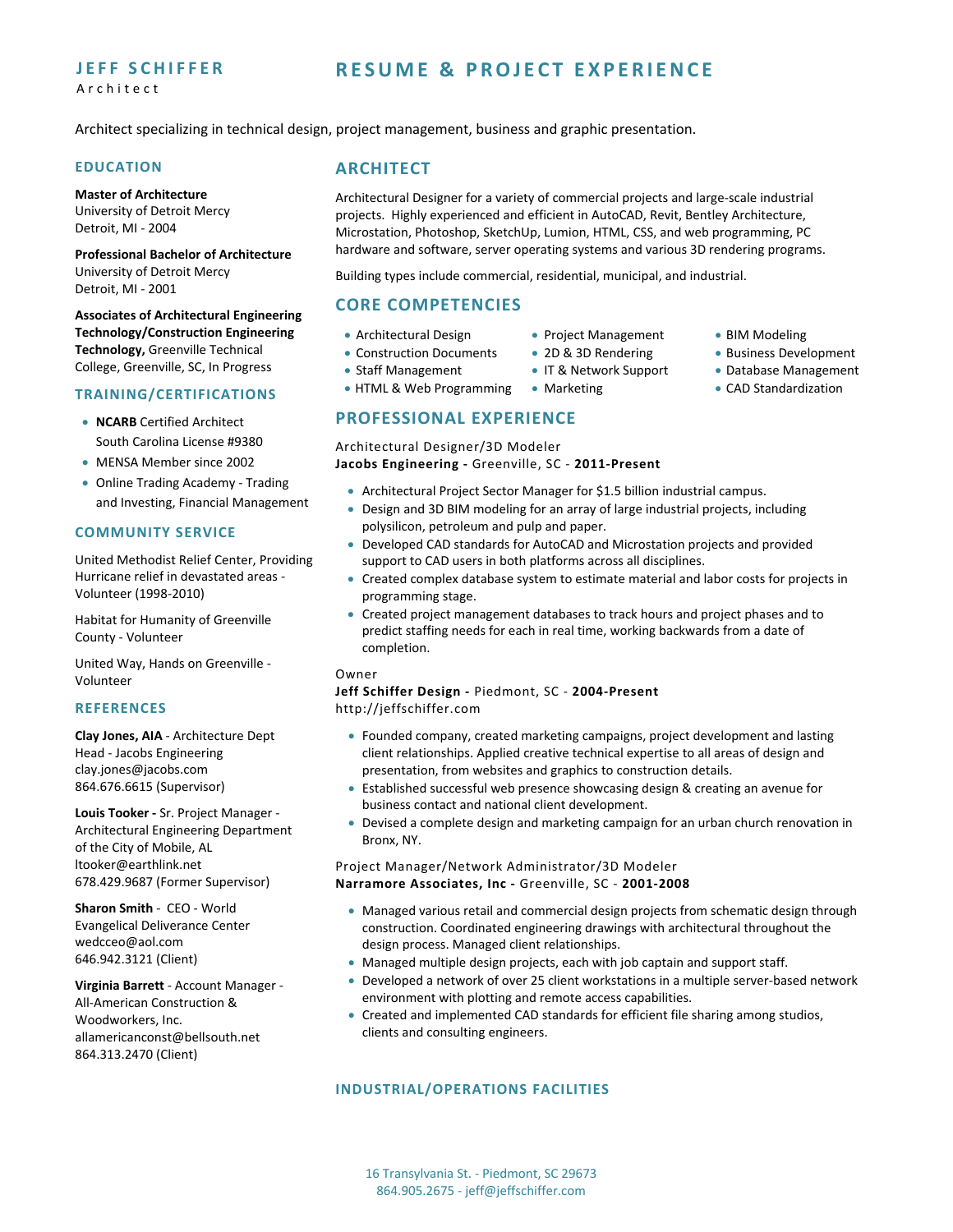## **JEFF SCHIFFER** Architect



**Methanex Refinery** – Geismar, LA



**Confidential Client** – Southeast, USA



**Aldi Food Stores** – Nationwide



**Bi‐Lo Supermarket** – James Island, SC



**Shops by the Mall** – Greenville, SC



**Indigo Joe's** – Greenville, SC **RENDERINGS**

## **PROJECT EXPERIENCE**

#### **Industrial Manufacturing Campus** ‐ Southeast, US

\$1.5 billion facility, Confidential Client ‐ Architectural Team (with Jacobs Engineering) Responsibilities: Project CAD standards, design and 3D BIM modeling, construction drawings and details. Design development of a 160,000 sf manufacturing building and project‐wide development lead for louver and opening designs for 26 buildings being developed simultaneously.

#### **Methanex Refinery Campus** ‐ Geismar, LA

\$Multi‐million facility relocation – Architectural Team (with Jacobs Engineering) Responsibilities: Programming, space planning, and architectural design and detailing of Administration and supporting buildings, including areas of blast‐proof construction. Construction drawing and detailing, 2D and 3D renderings. CAD coordination in support of multiple disciplines, responsible for project CAD standards.

#### **Industrial Manufacturing Campus** ‐ Southeast, US

Architectural Team (with Jacobs Engineering)

Responsibilities: Programming, space planning, design and detailing of pre‐engineered and stick built portions of over 1 million sf of manufacturing and warehouse spaces. 3D BIM modeling in coordination with multiple disciplines and 3D rendering for presentation purposes. Data analysis of individual project phases tracking staffing, hours, and billing codes to estimate staffing needs and completion dates.

### **COMMERCIAL & RESIDENTIAL FACILITIES**

## **Aldi Food Stores ‐** Nationwide, USA (40+ Locations)

Architectural Project Manager (with Narramore Associates, Inc.) Responsibilities: Site adaptation of corporate design in compliance with local codes, design and maintenance of national prototype, 2D and 3D renderings.

#### **BI‐LO Supermarket ‐** James Island, SC

Architectural Project Manager (with Narramore Associates, Inc.) Responsibilities: Site adaptation of corporate design in compliance with local codes, material selection, 2D rendering.

#### **Shops by the Mall ‐** Greenville, SC

Architectural Project Manager (with Narramore Associates, Inc.) Responsibilities: Architectural design, material and color selection, space planning, construction drawing & detailing, construction administration.

#### **Indigo Joe's** ‐ Greenville, SC

Architectural Project Manager (with Narramore Associates, Inc.) Responsibilities: Programming, space planning, architectural design, construction administration, 3D modeling and rendering.

**Michaels** ‐ Dorman Center ‐ Spartanburg, SC Architectural Project Manager (with Narramore Associates, Inc.) Responsibilities: Programming, space planning, architectural design, construction drawings.

#### **Azia** ‐ Greenville, SC

Architectural Designer (with Narramore Associates, Inc.) Responsibilities: Construction drawings, finish, kitchen, lighting and furniture design and detailing.

#### **Port City Java** ‐ Greenville, SC

Architectural Project Manager (with Narramore Associates, Inc.) Responsibilities: Programming, space planning, architectural design, material selection, 3D modeling and rendering.

#### **Shell Pointe Apartments** ‐ Port Royal, SC

Architectural Designer (with Narramore Associates, Inc.)

Responsibilities: Programming, space planning, construction drawings, finish, kitchen and lighting design and detailing, construction administration, 2D and 3D rendering.